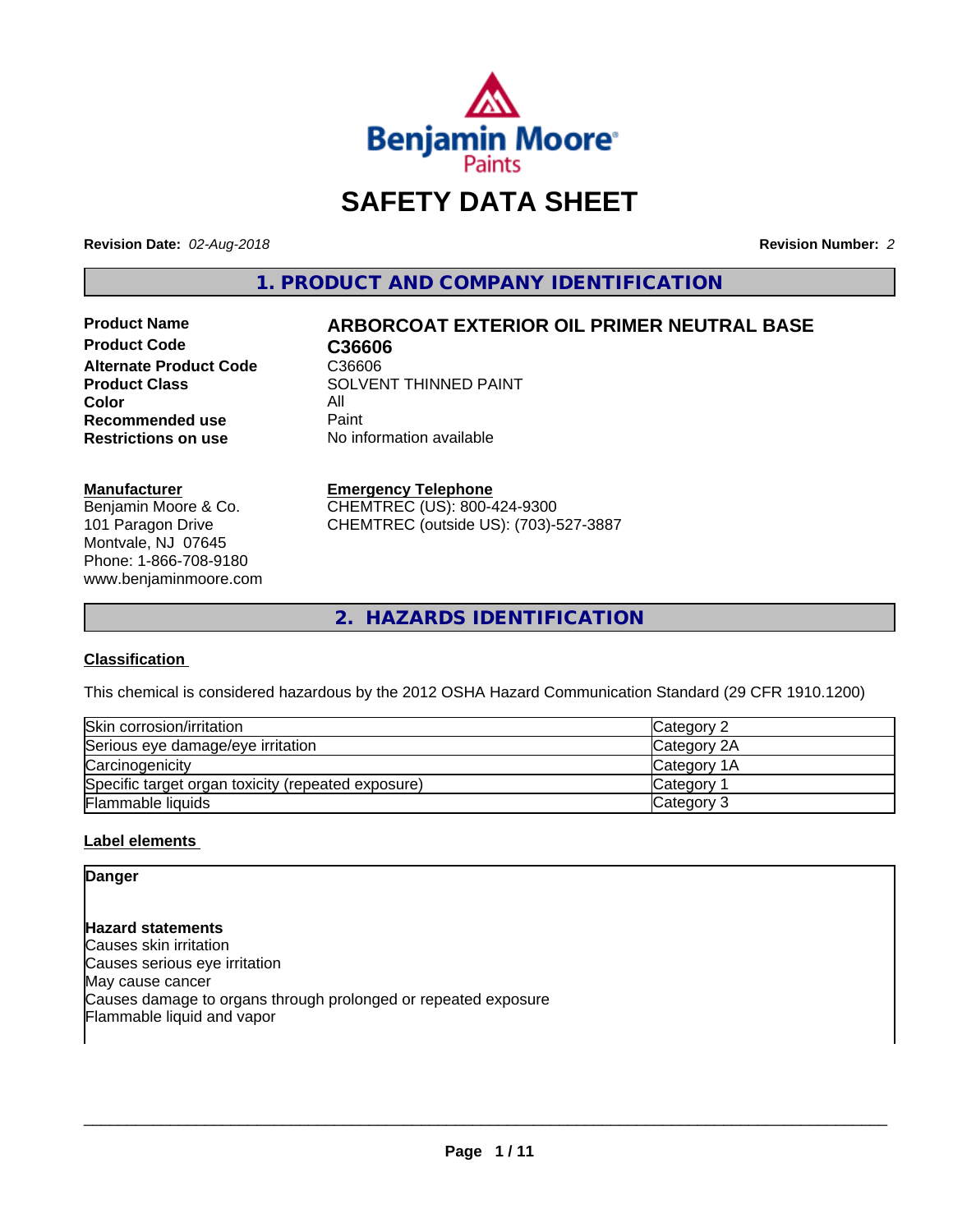## \_\_\_\_\_\_\_\_\_\_\_\_\_\_\_\_\_\_\_\_\_\_\_\_\_\_\_\_\_\_\_\_\_\_\_\_\_\_\_\_\_\_\_\_\_\_\_\_\_\_\_\_\_\_\_\_\_\_\_\_\_\_\_\_\_\_\_\_\_\_\_\_\_\_\_\_\_\_\_\_\_\_\_\_\_\_\_\_\_\_\_\_\_ C36606 - **ARBORCOAT EXTERIOR OIL PRIMER NEUTRAL BASE**



**Appearance** liquid

**Odor** solvent

#### **Precautionary Statements - Prevention**

Obtain special instructions before use Do not handle until all safety precautions have been read and understood Use personal protective equipment as required Wash face, hands and any exposed skin thoroughly after handling Wear eye/face protection Do not breathe dust/fume/gas/mist/vapors/spray Do not eat, drink or smoke when using this product Keep away from heat, hot surfaces, sparks, open flames and other ignition sources. No smoking Keep container tightly closed Ground/bond container and receiving equipment Use explosion-proof electrical/ventilating/lighting/equipment Use only non-sparking tools Take precautionary measures against static discharge

#### **Precautionary Statements - Response**

IF exposed or concerned: Get medical advice/attention

#### **Eyes**

IF IN EYES: Rinse cautiously with water forseveral minutes. Remove contact lenses, if present and easy to do. Continue rinsing

If eye irritation persists: Get medical advice/attention

#### **Skin**

If skin irritation occurs: Get medical advice/attention

IF ON SKIN (or hair): Remove/Take off immediately all contaminated clothing. Rinse skin with water/shower Wash contaminated clothing before reuse

#### **Fire**

In case of fire: Use CO2, dry chemical, or foam for extinction

#### **Precautionary Statements - Storage**

Store locked up Store in a well-ventilated place. Keep cool

#### **Precautionary Statements - Disposal**

Dispose of contents/container to an approved waste disposal plant

#### **Hazards not otherwise classified (HNOC)**

Rags, steel wool or waste soaked with this product may spontaneously catch fire if improperly discarded

#### **Other information**

No information available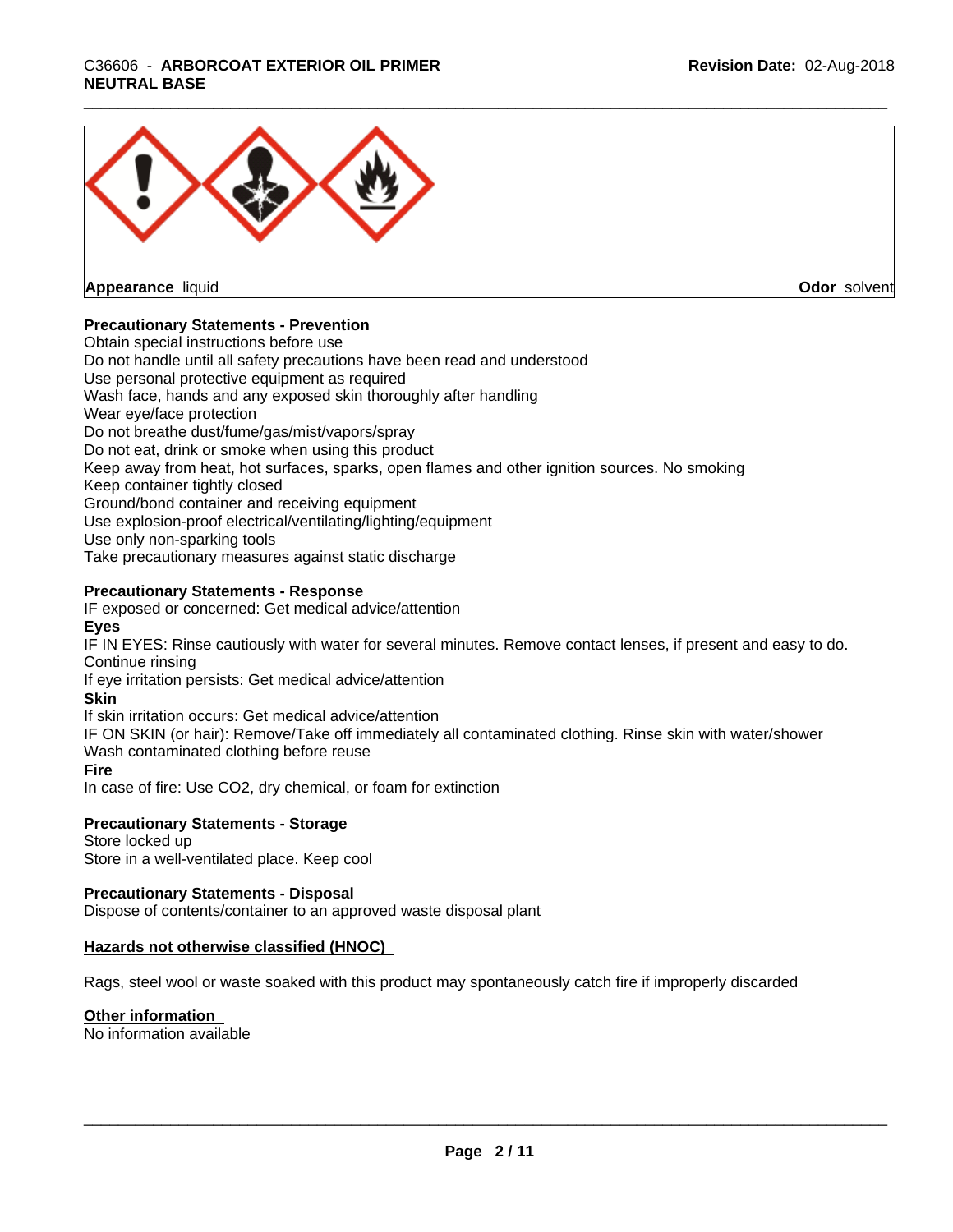## **3. COMPOSITION/INFORMATION ON INGREDIENTS**

| <b>Chemical name</b>                         | <b>CAS No.</b> | Weight-% |
|----------------------------------------------|----------------|----------|
| Limestone                                    | 1317-65-3      | 45       |
| 4-Chlorobenzotrifluoride                     | 98-56-6        |          |
| Propylene Carbonate                          | 108-32-7       | ΊU       |
| Solvent naphtha, petroleum, medium aliphatic | 64742-88-7     |          |
| Diatomaceous earth                           | 61790-53-2     |          |
| Silica, crystalline                          | 14808-60-7     | 0.5      |
| Ethyl benzene                                | $100 - 41 - 4$ | 0.5      |

|                                                  | 4. FIRST AID MEASURES                                                                                                                                                                                                   |
|--------------------------------------------------|-------------------------------------------------------------------------------------------------------------------------------------------------------------------------------------------------------------------------|
| <b>General Advice</b>                            | If symptoms persist, call a physician. Show this safety data sheet to the doctor in<br>attendance.                                                                                                                      |
| <b>Eye Contact</b>                               | Immediately flush with plenty of water. After initial flushing, remove any contact<br>lenses and continue flushing for at least 15 minutes. Keep eye wide open while<br>rinsing. If symptoms persist, call a physician. |
| <b>Skin Contact</b>                              | Wash off immediately with soap and plenty of water removing all contaminated<br>clothes and shoes. If skin irritation persists, call a physician.                                                                       |
| <b>Inhalation</b>                                | Move to fresh air. If symptoms persist, call a physician.<br>If not breathing, give artificial respiration. Call a physician immediately.                                                                               |
| Ingestion                                        | Clean mouth with water and afterwards drink plenty of water. Do not induce<br>vomiting without medical advice. Never give anything by mouth to an unconscious<br>person. Consult a physician.                           |
| <b>Protection Of First-Aiders</b>                | Use personal protective equipment.                                                                                                                                                                                      |
| <b>Most Important</b><br><b>Symptoms/Effects</b> | No information available.                                                                                                                                                                                               |
| <b>Notes To Physician</b>                        | Treat symptomatically.                                                                                                                                                                                                  |
|                                                  |                                                                                                                                                                                                                         |

**5. FIRE-FIGHTING MEASURES**

| <b>Suitable Extinguishing Media</b>                                    | Foam, dry powder or water. Use extinguishing measures<br>that are appropriate to local circumstances and the<br>surrounding environment.                                                                                                               |
|------------------------------------------------------------------------|--------------------------------------------------------------------------------------------------------------------------------------------------------------------------------------------------------------------------------------------------------|
| <b>Protective Equipment And Precautions For</b><br><b>Firefighters</b> | As in any fire, wear self-contained breathing apparatus<br>pressure-demand, MSHA/NIOSH (approved or equivalent)<br>and full protective gear.                                                                                                           |
| <b>Specific Hazards Arising From The Chemical</b>                      | Combustible material. Closed containers may rupture if<br>exposed to fire or extreme heat. Keep product and empty<br>container away from heat and sources of ignition. Thermal<br>decomposition can lead to release of irritating gases and<br>vapors. |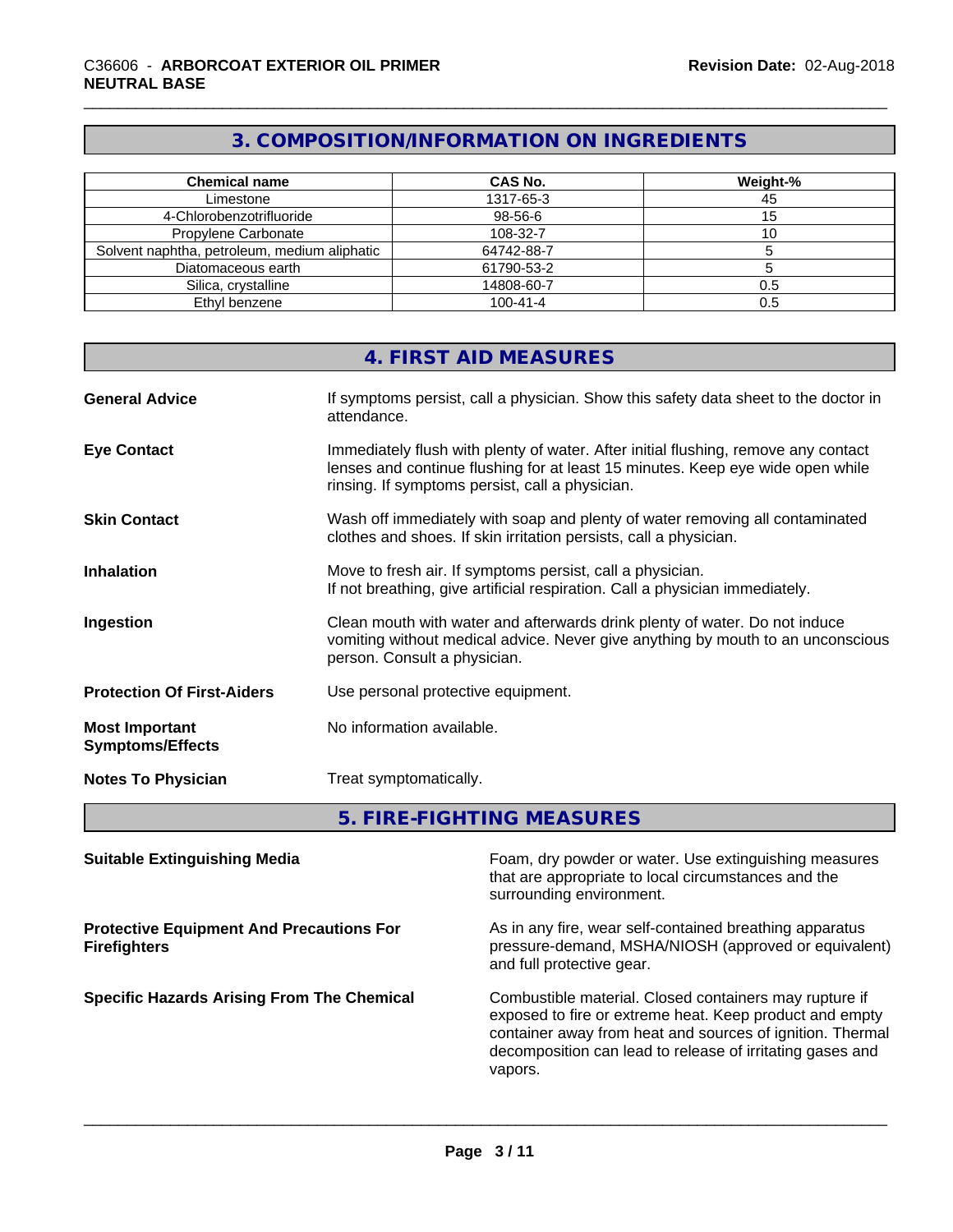| <b>Sensitivity To Mechanical Impact</b>                                          | No                             |                                |
|----------------------------------------------------------------------------------|--------------------------------|--------------------------------|
| <b>Sensitivity To Static Discharge</b>                                           | Yes                            |                                |
| <b>Flash Point Data</b><br>Flash Point (°F)<br>Flash Point (°C)<br><b>Method</b> | 104.0<br>40.0<br><b>PMCC</b>   |                                |
| <b>Flammability Limits In Air</b>                                                |                                |                                |
| Lower flammability limit:<br><b>Upper flammability limit:</b>                    | Not available<br>Not available |                                |
| <b>NFPA</b><br>Health: 1<br><b>Flammability: 2</b>                               | Instability: 0                 | <b>Special: Not Applicable</b> |

#### **NFPA Legend**

- 0 Not Hazardous
- 1 Slightly
- 2 Moderate
- 3 High
- 4 Severe

*The ratings assigned are only suggested ratings, the contractor/employer has ultimate responsibilities for NFPA ratings where this system is used.*

*Additional information regarding the NFPA rating system is available from the National Fire Protection Agency (NFPA) at www.nfpa.org.*

### **6. ACCIDENTAL RELEASE MEASURES**

| <b>Personal Precautions</b>      | Use personal protective equipment. Remove all sources of ignition.                                                                                                                                                                                                                                                                                                                            |  |
|----------------------------------|-----------------------------------------------------------------------------------------------------------------------------------------------------------------------------------------------------------------------------------------------------------------------------------------------------------------------------------------------------------------------------------------------|--|
| <b>Other Information</b>         | Prevent further leakage or spillage if safe to do so. Do not allow material to<br>contaminate ground water system. Prevent product from entering drains. Do not<br>flush into surface water or sanitary sewer system. Local authorities should be<br>advised if significant spillages cannot be contained.                                                                                    |  |
| <b>Environmental precautions</b> | See Section 12 for additional Ecological Information.                                                                                                                                                                                                                                                                                                                                         |  |
| <b>Methods for Cleaning Up</b>   | Dam up. Soak up with inert absorbent material. Pick up and transfer to properly<br>labeled containers. Clean contaminated surface thoroughly.                                                                                                                                                                                                                                                 |  |
|                                  | 7. HANDLING AND STORAGE                                                                                                                                                                                                                                                                                                                                                                       |  |
| <b>Handling</b>                  | Use only in area provided with appropriate exhaust ventilation. Do not breathe<br>vapors or spray mist. Wear personal protective equipment. Take precautionary<br>measures against static discharges. To avoid ignition of vapors by static electricity<br>discharge, all metal parts of the equipment must be grounded. Keep away from<br>open flames, hot surfaces and sources of ignition. |  |
| <b>Storage</b>                   | Keep containers tightly closed in a dry, cool and well-ventilated place. Keep away<br>from heat. Keep away from open flames, hot surfaces and sources of ignition.<br>Keep in properly labeled containers. Keep out of the reach of children.                                                                                                                                                 |  |
|                                  |                                                                                                                                                                                                                                                                                                                                                                                               |  |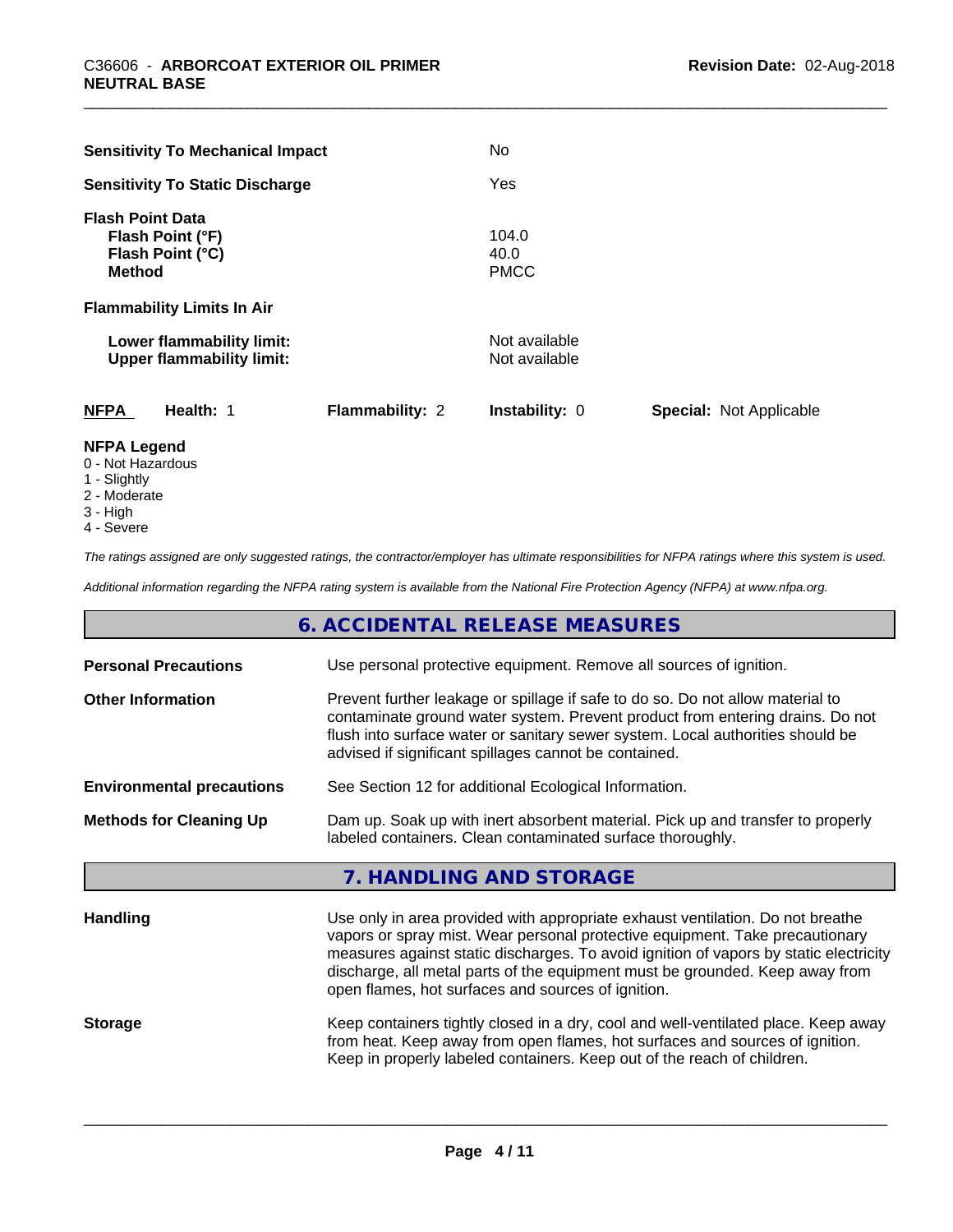**DANGER** - Rags, steel wool or waste soaked with this product may spontaneously catch fire if improperly discarded. Immediately after use, place rags, steel wool or waste in a sealed water-filled metal container.

**Incompatible Materials Incompatible with strong acids and bases and strong oxidizing agents.** 

#### **8. EXPOSURE CONTROLS / PERSONAL PROTECTION**

#### **Exposure Limits**

| <b>Chemical name</b>     | <b>ACGIH TLV</b>                | <b>OSHA PEL</b>             |
|--------------------------|---------------------------------|-----------------------------|
| Limestone                | N/E                             | 15 mg/m <sup>3</sup> - TWA  |
|                          |                                 | $5 \text{ mg/m}^3$ - TWA    |
| 4-Chlorobenzotrifluoride | $2.5 \text{ mg/m}^3$ - TWA      | $2.5 \text{ mg/m}^3$ - TWA  |
| Diatomaceous earth       | N/E                             |                             |
|                          |                                 | 20 mppcf - TWA              |
| Silica, crystalline      | $0.025$ mg/m <sup>3</sup> - TWA |                             |
| Ethyl benzene            | 20 ppm - TWA                    | 100 ppm - TWA               |
|                          |                                 | 435 mg/m <sup>3</sup> - TWA |

#### **Legend**

ACGIH - American Conference of Governmental Industrial Hygienists Exposure Limits OSHA - Occupational Safety & Health Administration Exposure Limits N/E - Not Established

| <b>Engineering Measures</b> | Ensure adequate ventilation, especially in confined areas. |  |
|-----------------------------|------------------------------------------------------------|--|
|                             |                                                            |  |

**Personal Protective Equipment**

| <b>Eye/Face Protection</b><br><b>Skin Protection</b><br><b>Respiratory Protection</b> | Safety glasses with side-shields.<br>Long sleeved clothing. Protective gloves.<br>In operations where exposure limits are exceeded, use a NIOSH approved<br>respirator that has been selected by a technically qualified person for the specific<br>work conditions. When spraying the product or applying in confined areas, wear a<br>NIOSH approved respirator specified for paint spray or organic vapors. |
|---------------------------------------------------------------------------------------|----------------------------------------------------------------------------------------------------------------------------------------------------------------------------------------------------------------------------------------------------------------------------------------------------------------------------------------------------------------------------------------------------------------|
| <b>Hygiene Measures</b>                                                               | Avoid contact with skin, eyes and clothing. Remove and wash contaminated<br>clothing before re-use. Wash thoroughly after handling. When using do not eat,<br>drink or smoke.                                                                                                                                                                                                                                  |

#### **9. PHYSICAL AND CHEMICAL PROPERTIES**

**Appearance** liquid **Odor** solvent **Density (lbs/gal)** 12.35 - 12.45 **Specific Gravity** 1.48 - 1.50

**Odor Threshold No information available No information available pH** No information available **Viscosity (cps)** No information available<br> **Solubility (ies)** No information available<br>
No information available **Solubility(ies)**<br> **No information available**<br> **Water solubility**<br> **Water solubility No information available Evaporation Rate Evaporation Rate No information available**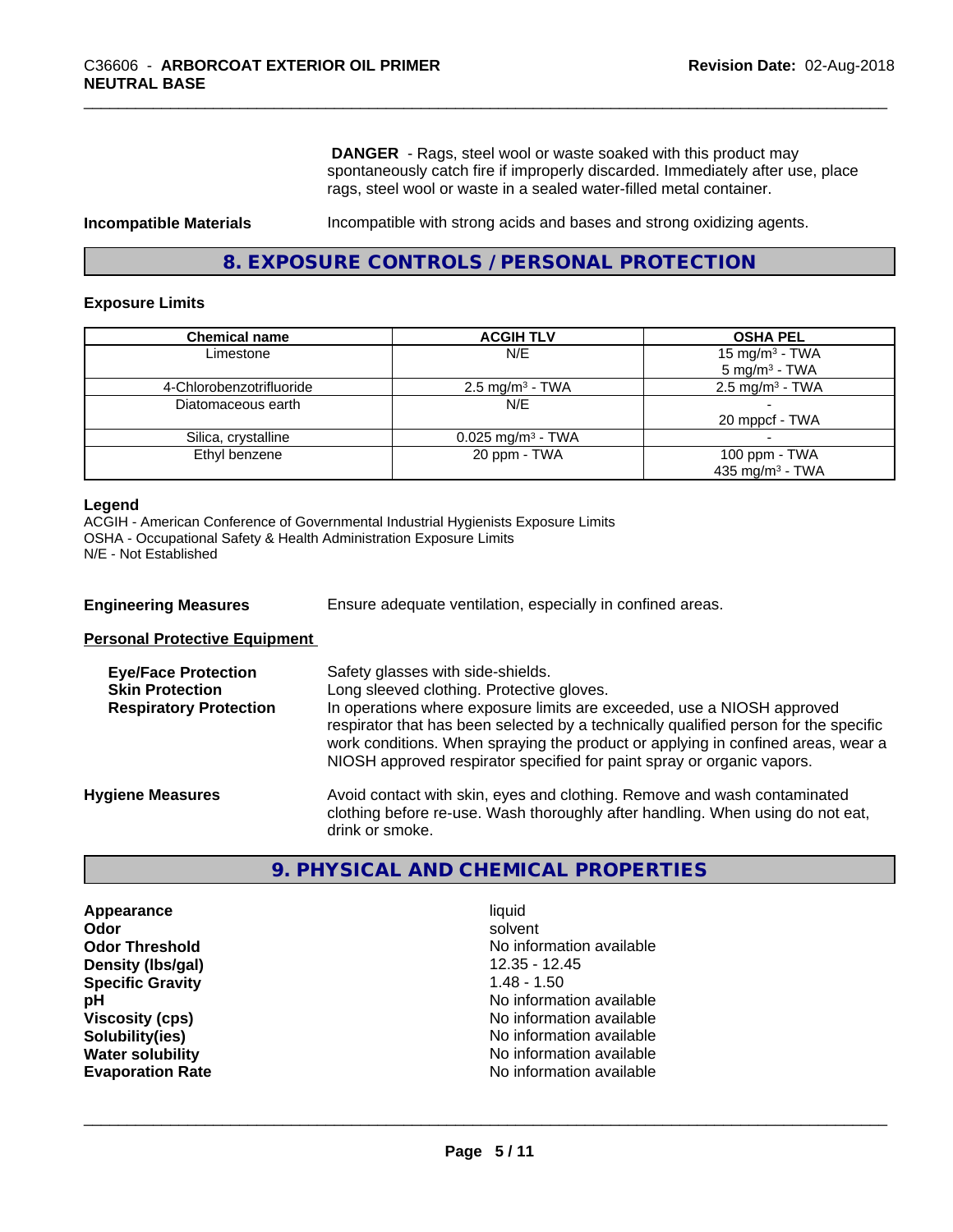## \_\_\_\_\_\_\_\_\_\_\_\_\_\_\_\_\_\_\_\_\_\_\_\_\_\_\_\_\_\_\_\_\_\_\_\_\_\_\_\_\_\_\_\_\_\_\_\_\_\_\_\_\_\_\_\_\_\_\_\_\_\_\_\_\_\_\_\_\_\_\_\_\_\_\_\_\_\_\_\_\_\_\_\_\_\_\_\_\_\_\_\_\_ C36606 - **ARBORCOAT EXTERIOR OIL PRIMER NEUTRAL BASE**

**Vapor pressure @20 °C (kPa)**<br> **Vapor density**<br> **Vapor density**<br> **Vapor density Wt. % Solids** 65 - 75<br> **Vol. % Solids** 65 - 75 **Vol. % Solids** 55 - 65<br> **Wt. % Volatiles** 25 - 35 **Wt. % Volatiles Vol. % Volatiles** 35 - 45 **VOC Regulatory Limit (g/L)** < 100 **Boiling Point (°F)** 275.0 **Boiling Point (°C)** 135.0 **Freezing Point (°F)** No information available **Freezing Point (°C)** No information available **Flash Point (°F)** 104.0 **Flash Point (°C)** 40.0<br> **Method** PMCC **Method** PMCC **Flammability (solid, gas)** Not applicable **Upper flammability limit:**<br> **Lower flammability limit:** No information available **Lower flammability limit: Autoignition Temperature (°F)** No information available **Autoignition Temperature (°C)**<br> **Decomposition Temperature (°F)** No information available **Decomposition Temperature (°F) Decomposition Temperature (°C)** No information available **Partition coefficient CONSTRANSISTS No information available** 

**No information available**<br>65 - 75

## **10. STABILITY AND REACTIVITY**

| <b>Reactivity</b>                       | Not Applicable                                                                           |
|-----------------------------------------|------------------------------------------------------------------------------------------|
| <b>Chemical Stability</b>               | Stable under normal conditions. Hazardous polymerisation<br>does not occur.              |
| <b>Conditions to avoid</b>              | Keep away from open flames, hot surfaces, static<br>electricity and sources of ignition. |
| <b>Incompatible Materials</b>           | Incompatible with strong acids and bases and strong<br>oxidizing agents.                 |
| <b>Hazardous Decomposition Products</b> | Thermal decomposition can lead to release of irritating<br>gases and vapors.             |
| Possibility of hazardous reactions      | None under normal conditions of use.                                                     |

## **11. TOXICOLOGICAL INFORMATION**

| <b>Product Information</b>               |                                                                                                                                                                   |
|------------------------------------------|-------------------------------------------------------------------------------------------------------------------------------------------------------------------|
| Information on likely routes of exposure |                                                                                                                                                                   |
| <b>Principal Routes of Exposure</b>      | Eye contact, skin contact and inhalation.                                                                                                                         |
| <b>Acute Toxicity</b>                    |                                                                                                                                                                   |
| <b>Product Information</b>               | Repeated or prolonged exposure to organic solvents may lead to permanent brain<br>and nervous system damage. Intentional misuse by deliberately concentrating and |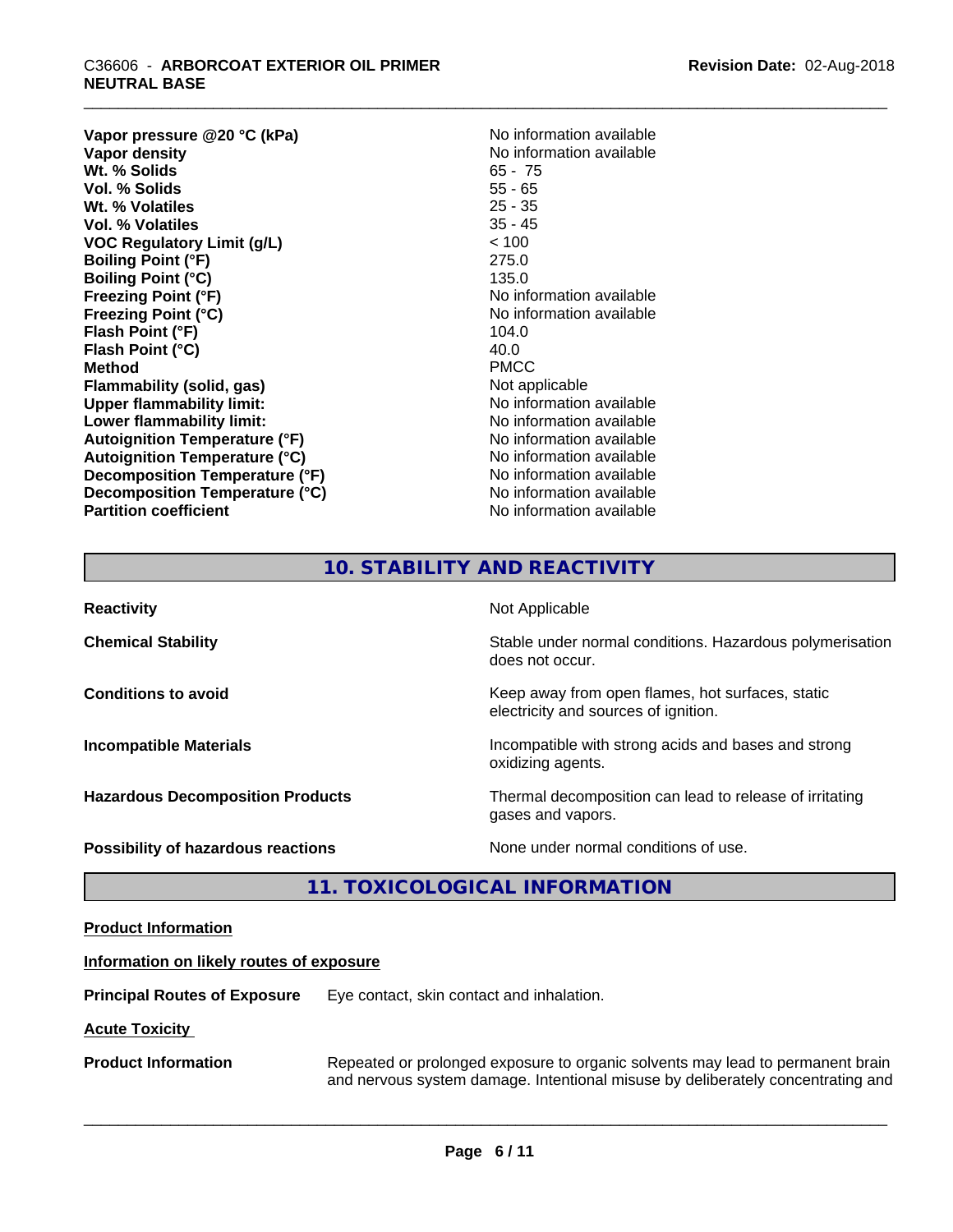inhaling vapors may be harmful or fatal.

**<u>Symptoms related to the physical, chemical and toxicological characteristics</u>** 

| <b>Symptoms</b>                 | No information available.                                                                                                                                                                                                            |
|---------------------------------|--------------------------------------------------------------------------------------------------------------------------------------------------------------------------------------------------------------------------------------|
|                                 | Delayed and immediate effects as well as chronic effects from short and long-term exposure                                                                                                                                           |
| Eye contact                     | Contact with eyes may cause irritation.                                                                                                                                                                                              |
| <b>Skin contact</b>             | May cause skin irritation and/or dermatitis. Prolonged skin contact may defat the<br>skin and produce dermatitis.                                                                                                                    |
| Ingestion                       | Ingestion may cause irritation to mucous membranes. Small amounts of this<br>product aspirated into the respiratory system during ingestion or vomiting may<br>cause mild to severe pulmonary injury, possibly progressing to death. |
| <b>Inhalation</b>               | High vapor / aerosol concentrations are irritating to the eyes, nose, throat and<br>lungs and may cause headaches, dizziness, drowsiness, unconsciousness, and<br>other central nervous system effects.                              |
| <b>Sensitization</b>            | No information available.                                                                                                                                                                                                            |
| <b>Neurological Effects</b>     | No information available.                                                                                                                                                                                                            |
| <b>Mutagenic Effects</b>        | No information available.                                                                                                                                                                                                            |
| <b>Reproductive Effects</b>     | No information available.                                                                                                                                                                                                            |
| <b>Developmental Effects</b>    | No information available.                                                                                                                                                                                                            |
| <b>Target organ effects</b>     | No information available.                                                                                                                                                                                                            |
| <b>STOT - repeated exposure</b> | Causes damage to organs through prolonged or repeated exposure if inhaled.                                                                                                                                                           |
| STOT - single exposure          | No information available.                                                                                                                                                                                                            |
| Other adverse effects           | No information available.                                                                                                                                                                                                            |
| <b>Aspiration Hazard</b>        | May be harmful if swallowed and enters airways. Small amounts of this product<br>aspirated into the respiratory system during ingestion or vomiting may cause mild<br>to severe pulmonary injury, possibly progressing to death.     |

#### **Numerical measures of toxicity**

**The following values are calculated based on chapter 3.1 of the GHS document**

| ATEmix (oral)          | 53469 mg/kg |
|------------------------|-------------|
| <b>ATEmix (dermal)</b> | 12297 mg/kg |

#### **Component Information**

#### **Acute Toxicity**

4-Chlorobenzotrifluoride LD50 Oral: (Rat) mg/kg LD50 Dermal: mg/kg (Rabbit) LC50 Inhalation (Vapor): mg/L (Rat, 4 hr.) Solvent naphtha, petroleum, medium aliphatic LD50 Oral: > 6240 mg/kg (Rat) LD50 Dermal:  $> 3120$  mg/kg (Rabbit) LC50 Inhalation (Vapor): 1400 ppm (Rat, 4 hr.) Silica, crystalline LD50 Oral: 500 mg/kg (Rat) Ethyl benzene \_\_\_\_\_\_\_\_\_\_\_\_\_\_\_\_\_\_\_\_\_\_\_\_\_\_\_\_\_\_\_\_\_\_\_\_\_\_\_\_\_\_\_\_\_\_\_\_\_\_\_\_\_\_\_\_\_\_\_\_\_\_\_\_\_\_\_\_\_\_\_\_\_\_\_\_\_\_\_\_\_\_\_\_\_\_\_\_\_\_\_\_\_ LD50 Oral: mg/kg (Rat)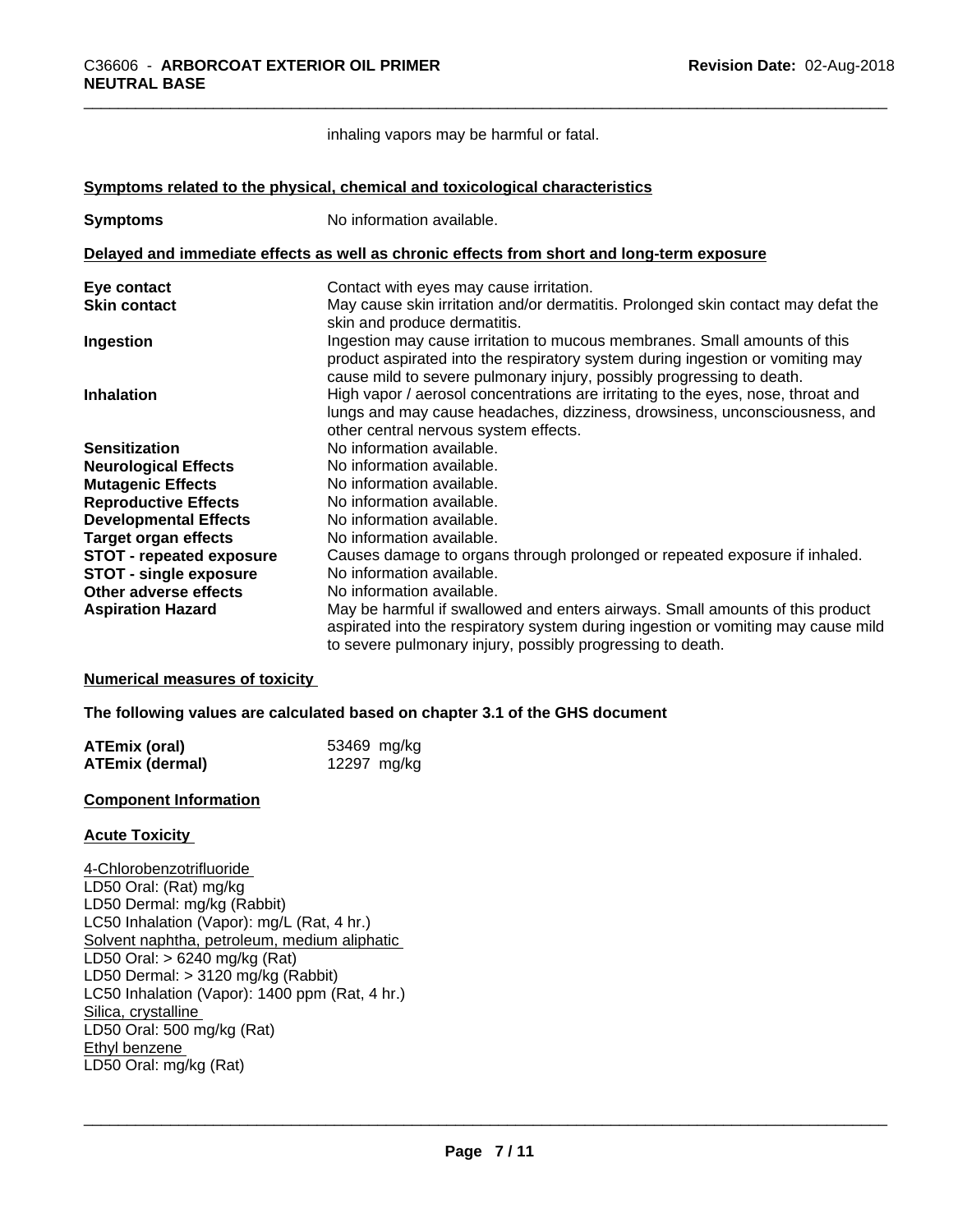LD50 Dermal: > mg/kg (Rabbit) LC50 Inhalation (Vapor): mg/m<sup>3</sup> (Rat, 2 hr.)

#### **Carcinogenicity**

*The information below indicateswhether each agency has listed any ingredient as a carcinogen:.*

| <b>Chemical name</b> | <b>IARC</b>         | NTP         | <b>OSHA</b> |
|----------------------|---------------------|-------------|-------------|
|                      | - Human Carcinogen  | Known Human | Listed      |
| Silica, crystalline  |                     | Carcinogen  |             |
|                      | 2B - Possible Human |             | Listed      |
| Ethyl benzene        | Carcinoɑen          |             |             |

• Crystalline Silica has been determined to be carcinogenic to humans by IARC (1) when in respirable form. Risk of cancer depends on duration and level of inhalation exposure to spray mist or dust from sanding the dried paint.

#### **Legend**

IARC - International Agency for Research on Cancer NTP - National Toxicity Program OSHA - Occupational Safety & Health Administration

**12. ECOLOGICAL INFORMATION**

## **Ecotoxicity Effects**

The environmental impact of this product has not been fully investigated.

#### **Product Information**

#### **Acute Toxicity to Fish**

No information available

#### **Acute Toxicity to Aquatic Invertebrates**

No information available

#### **Acute Toxicity to Aquatic Plants**

No information available

#### **Persistence / Degradability**

No information available.

#### **Bioaccumulation**

There is no data for this product.

#### **Mobility in Environmental Media**

No information available.

#### **Ozone**

No information available

#### **Component Information**

#### **Acute Toxicity to Fish**

Ethyl benzene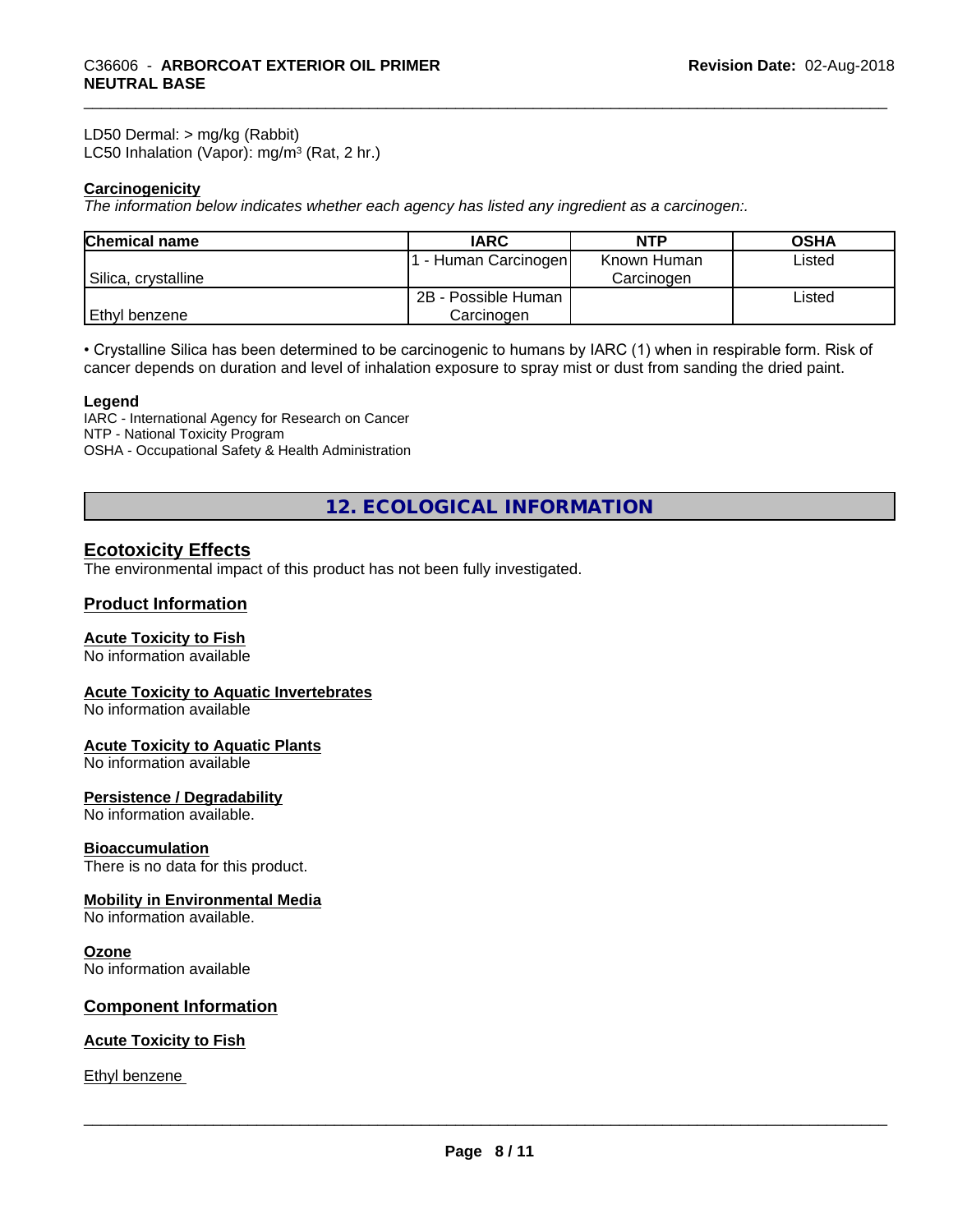LC50: 12.1 mg/L (Fathead Minnow - 96 hr.)

#### **Acute Toxicity to Aquatic Invertebrates**

Ethyl benzene EC50: 1.8 mg/L (Daphnia magna - 48 hr.)

#### **Acute Toxicity to Aquatic Plants**

Ethyl benzene EC50: 4.6 mg/L (Green algae (Scenedesmus subspicatus), 72 hrs.)

**13. DISPOSAL CONSIDERATIONS**

| <b>Waste Disposal Method</b>   | Dispose of in accordance with federal, state, and local regulations. Local<br>requirements may vary, consult your sanitation department or state-designated<br>environmental protection agency for more disposal options. |
|--------------------------------|---------------------------------------------------------------------------------------------------------------------------------------------------------------------------------------------------------------------------|
| <b>Empty Container Warning</b> | Emptied containers may retain product residue. Follow label warnings even after<br>container is emptied. Residual vapors may explode on ignition.                                                                         |

**14. TRANSPORT INFORMATION**

#### **DOT**

| <b>Proper Shipping Name</b> | <b>PAINT</b>          |
|-----------------------------|-----------------------|
| <b>Hazard class</b>         |                       |
| UN-No.                      | UN1263                |
| <b>Packing Group</b>        | Ш                     |
| <b>Description</b>          | UN1263, PAINT, 3, III |

In the US this material may be reclassified as a Combustible Liquid and is not regulated in containers of less than 119 gallons (450 liters) via surface transportation (refer to 49CFR173.120(b)(2) for further information).

| <b>ICAO / IATA</b> | Contact the preparer for further information. |
|--------------------|-----------------------------------------------|
| IMDG / IMO         | Contact the preparer for further information. |

**15. REGULATORY INFORMATION**

#### **International Inventories**

| <b>TSCA: United States</b> | Yes - All components are listed or exempt. |
|----------------------------|--------------------------------------------|
| <b>DSL: Canada</b>         | Yes - All components are listed or exempt. |

#### **Federal Regulations**

| SARA 311/312 hazardous categorization |     |  |
|---------------------------------------|-----|--|
| Acute health hazard                   | Yes |  |
| Chronic Health Hazard                 | Yes |  |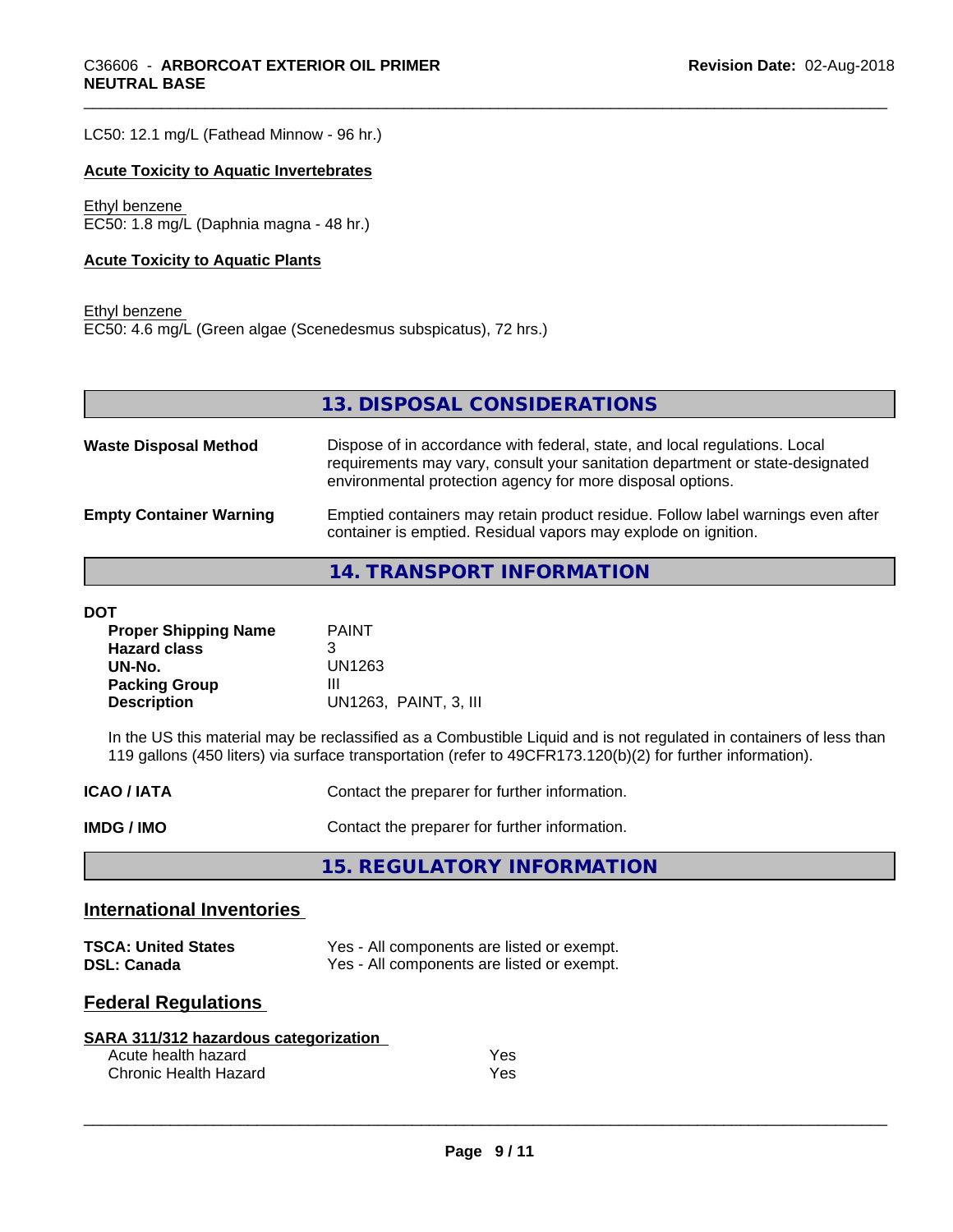| Fire hazard                       | Yes |  |
|-----------------------------------|-----|--|
| Sudden release of pressure hazard | Nο  |  |
| Reactive Hazard                   | Nο  |  |

#### **SARA 313**

Section 313 of Title III of the Superfund Amendments and Reauthorization Act of 1986 (SARA). This product contains a chemical or chemicals which are subject to the reporting requirements of the Act and Title 40 of the Code of Federal Regulations, Part 372:

| <b>Chemical name</b> | CAS No.  | Weight-% | <b>CERCLA/SARA 313</b><br>(de minimis concentration) |
|----------------------|----------|----------|------------------------------------------------------|
| Ethyl benzene        | 100-41-4 |          |                                                      |

#### **Clean Air Act,Section 112 Hazardous Air Pollutants (HAPs) (see 40 CFR 61)**

This product contains the following HAPs:

| <b>Chemical name</b> | CAS No.  | Weight-% | <b>Hazardous Air Pollutant</b> |
|----------------------|----------|----------|--------------------------------|
| Ethyl benzene        | 100-41-4 | 0.5      | (HAP)<br>Listed                |

## **US State Regulations**

#### **California Proposition 65**

**AVIMARNING:** Cancer and Reproductive Harm– www.P65warnings.ca.gov

#### **State Right-to-Know**

| <b>Chemical name</b>     | <b>Massachusetts</b> | <b>New Jersey</b> | Pennsylvania |
|--------------------------|----------------------|-------------------|--------------|
| ∟imestone                |                      |                   |              |
| 4-Chlorobenzotrifluoride |                      |                   |              |
| Diatomaceous earth       |                      |                   |              |
| Silica, crystalline      |                      |                   |              |

#### **Legend**

X - Listed

## **16. OTHER INFORMATION**

**HMIS** - **Health:** 1\* **Flammability:** 2 **Reactivity:** 0 **PPE:** - **HMIS Legend** 0 - Minimal Hazard 1 - Slight Hazard 2 - Moderate Hazard

3 - Serious Hazard

4 - Severe Hazard

\* - Chronic Hazard

X - Consult your supervisor or S.O.P. for "Special" handling instructions.